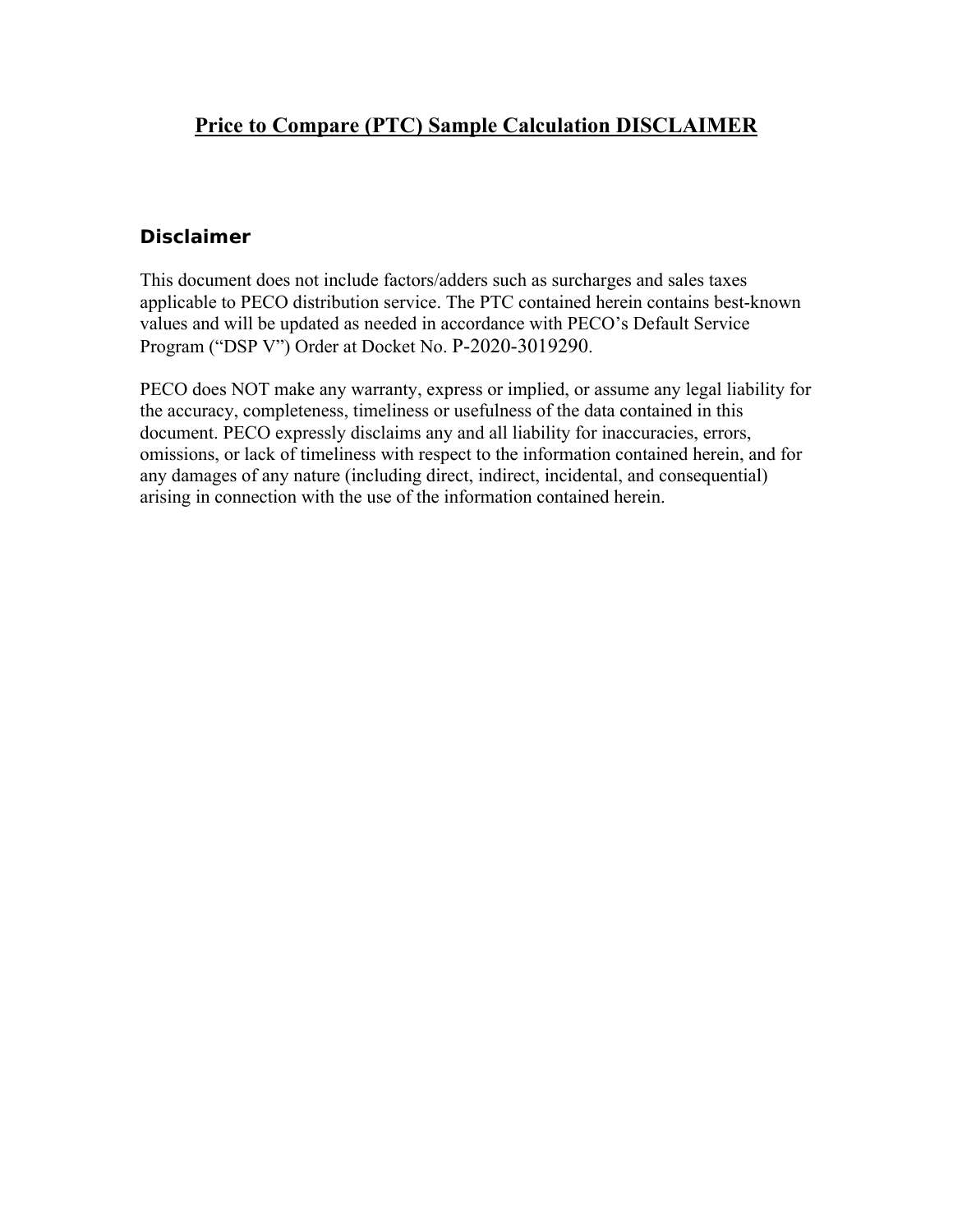# **PECO Energy Company Price to Compare (PTC) Sample Calculation Methodology**

The purpose of this document is to explain the methodology used to estimate the costs that are components of the sample PTC calculation model (see Appendix I – PTC Sample Calculations - Residential) –

Line 1 – Generation Charge consists of C Factor, E Factor, Administrative Cost Factor, Working Capital Factor and AEPS Factor (additional AEPS cost not included in C factor costs).

Line 2 – Default Supplier Full Requirement Costs are the costs related to all necessary energy, capacity, transmission service other than network integration transmission service, ancillary services, AECs for compliance with the AEPS Act, transmission and distribution losses, congestion management costs, and such other services or products that are required to supply the specified percentage of a procurement class's load except for distribution service.

Line 3 – Block Energy Costs are the weighted average prices by month and associated number of blocks for base load and on-peak blocks.

Line 4 – Spot Market Energy Costs are the costs that utilities pay to buy energy from the "spot market" in which energy is sold at or very close to the time in which it is produced and consumed.

Line 5 – This line consists of Capacity Costs, Ancillary Service Costs and Miscellaneous Costs.

Capacity Costs are defined as the capacity component costs associated with spot market full requirements and the PECO share of the residential supply costs.

Ancillary Service Costs are those costs incurred to support the transmission of capacity and energy from resources to loads while maintaining the reliable operation of the PECO transmission system within the PJM Interconnection, L.L.C. Power Pool.

Miscellaneous Costs include allocations of Net Metering and the New York Power Authority (NYPA) credit, which are credited to default service customers based on expected proceeds from sales into PJM of NYPA allocation of energy and capacity.

Line 6 – The sum of Default Supplier Full Requirement Costs, Block Energy Costs, Spot Market Energy Costs, Capacity/Ancillary Service and Miscellaneous Costs equals the C factor costs prior to the applications of the Overall Line Loss factor ratio and Gross Receipts Tax (GRT).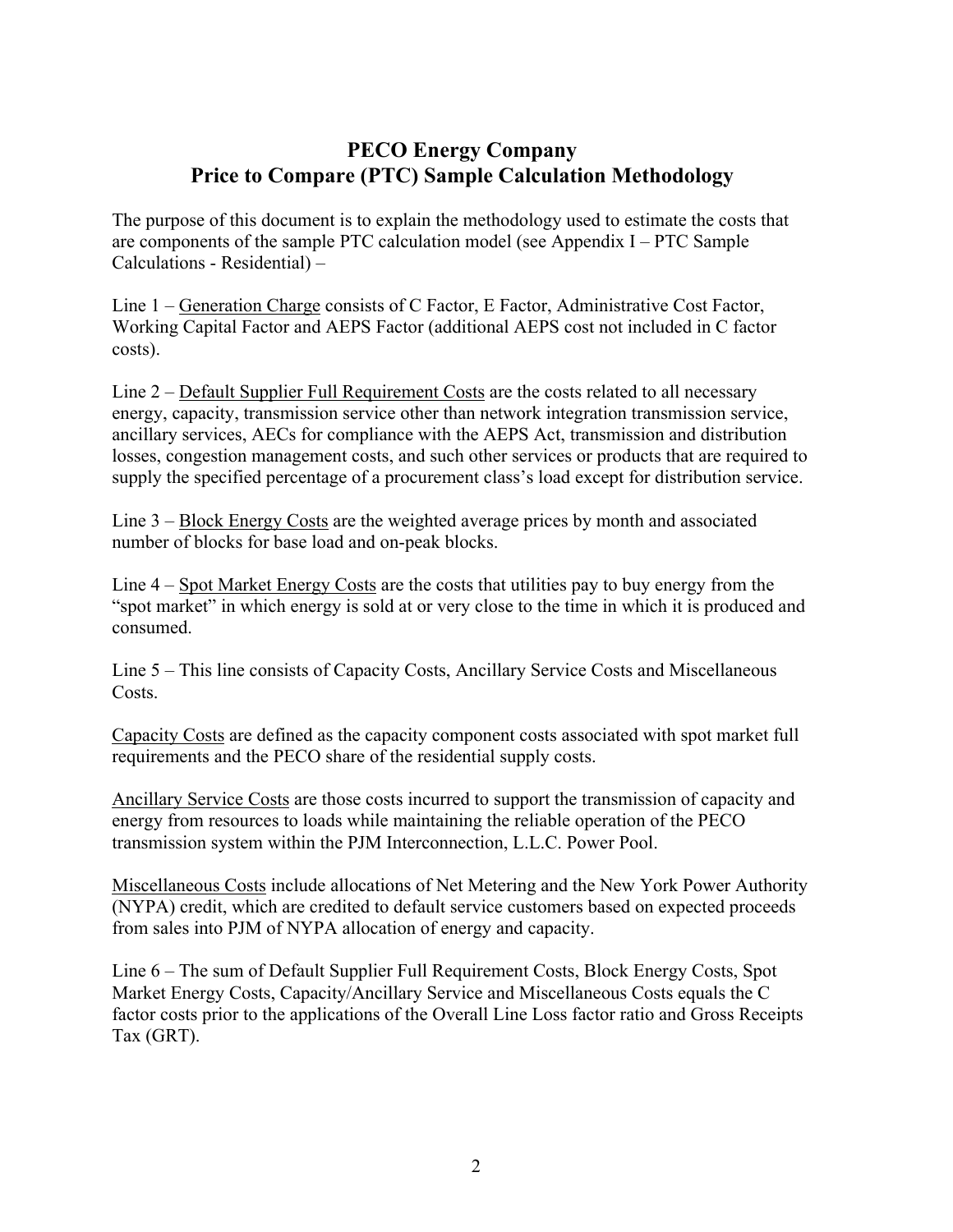Line  $7$  – Overall Line Loss Factor Ratio = (1-ALL)/(1-LL); ALL refers to the average line loss factor for the procurement class, LL refers to the line loss factor for each specific rate class in the procurement class.

Line 8 – The C Factor is adjusted by the Overall Line Loss factor ratio. Line losses for the specific rate class can be obtained from PECO Energy Company's Electric Generation Supplier Coordination Tariff.

Line 9 – The C Factor is further adjusted by GRT. Based on the Notice from Pennsylvania Bulletin Doc. No. 19-1397, GRT is 5.90% for the Tax Year Beginning January 1, 2021. The GRT adjustment factor is  $1/(1-5.90\%) = 1.0627$ .

Line 10 – Final C Factor

Line  $11 -$ The E factor is the experienced over or under collection calculated under the reconciliation provision of the Generation Supply Adjustment (GSA).

Line 12 – Administrative Cost Factor includes the costs of the auction or Request for Proposal (RFP) monitor, consultants providing guidance on the development of the procurement plan, legal fees incurred gaining approval the plan, and any other costs associated with designing and implementing a procurement plan.

Line 13 – Working Capital Factor is the charge to compensate PECO for costs incurred by the utility during the period between when service to its default service customers was rendered and payment is received.

Line 14 – AEPS Factor is the energy charge for electric service for all rate schedules to recover the costs associated with compliance with the AEPS Act.

Line 15 – Generation Charge is the sum of the C Factor, E Factor, Administrative Cost Factor, Working Capital Factor and AEPS Factor.

Line 16 – The PTC consists of the Generation Charge and Transmission Charge.

Line 17 – Generation Charge is from Line 15.

Line 18 – Transmission Charge provides for full and current cost recovery of all transmission service related costs incurred under the PJM open access transmission tariff on behalf of PECO's default service load. The cost is allocated to all default service customers in each rate class based upon the coincident peak used by PJM to establish the network service obligation.

Line 19 – <u>PTC</u>: The sum of the Generation Charge and Transmission Charge.

**Appendix I –** PTC Sample Calculations - Residential